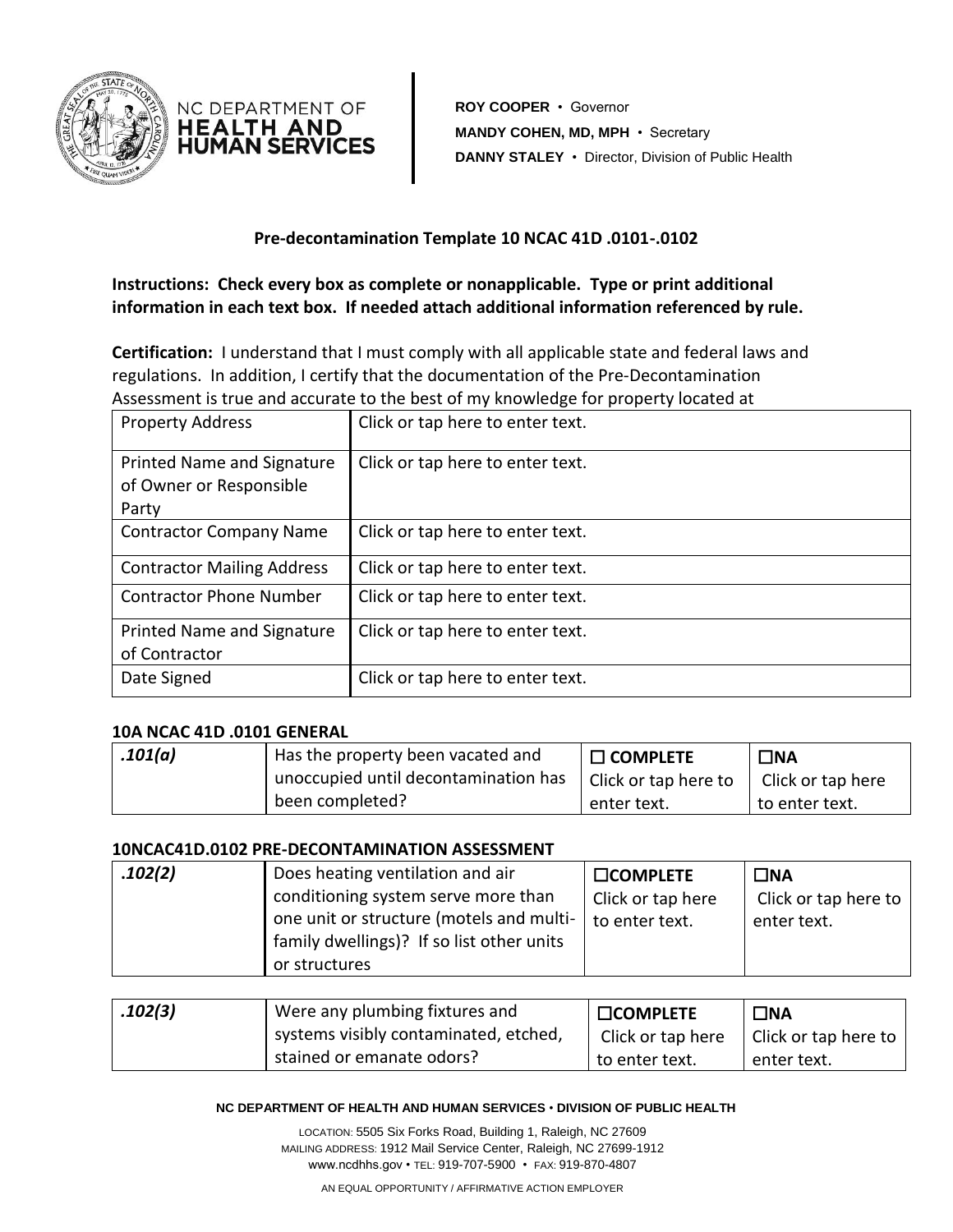# **Pre-decontamination Template 10 NCAC 41D .0101-.0102**

| .102(4) | Has a visual inspection of the severity of $\Box$ COMPLETE |                   | $\Box$ NA         |
|---------|------------------------------------------------------------|-------------------|-------------------|
|         | contamination inside the structure                         | Click or tap here | Click or tap here |
|         | been performed?                                            | to enter text.    | to enter text.    |

## **Attach a sketch of the floor plan of the affected structure, label each room**

| Identify rooms where methamphetamines were manufactured                            | $\perp$ |
|------------------------------------------------------------------------------------|---------|
| Identify rooms where wastes from manufacture of methamphetamines were              | $\Box$  |
| stored                                                                             |         |
| Identify, rooms serviced by the same HVAC as the room where                        | $\Box$  |
| methamphetamines were manufactured                                                 |         |
| Inventory of non-machine washable porous materials in in rooms where               | $\Box$  |
| methamphetamine was manufactured, rooms serviced by the same HVAC as the           |         |
| room where methamphetamine was manufactured, and rooms used to store               |         |
| precursor chemicals and chemical wastes every room                                 |         |
| Inventory of appliances used to manufacture methamphetamine in rooms               | $\Box$  |
| where methamphetamine was manufactured, rooms serviced by the same                 |         |
| HVAC as the room where methamphetamine was manufactured, and rooms                 |         |
| used to store precursor chemicals and chemical wastes                              |         |
| Identify floor coverings in room in rooms where methamphetamine was                | $\Box$  |
| manufactured, rooms serviced by the same HVAC as the room where                    |         |
| methamphetamine was manufactured, and rooms used to store precursor                |         |
| chemicals and chemical wastes                                                      |         |
| Identify type of ceiling e.g. painted drywall, wood, or textured (popcorn ceiling) | $\Box$  |
| in in rooms where methamphetamine was manufactured, rooms serviced by the          |         |
| same HVAC as the room where methamphetamine was manufactured, and                  |         |
| rooms used to store precursor chemicals and chemical wastes                        |         |
| Inventory of ceramic, stone or tiled surfaces in rooms where methamphetamine       | $\Box$  |
| was manufactured, rooms serviced by the same HVAC as the room where                |         |
| methamphetamine was manufactured, and rooms used to store precursor                |         |
| chemicals and chemical wastes                                                      |         |
| Inventory of wooden contents and furnishings in rooms where                        | $\Box$  |
| methamphetamine was manufactured, rooms serviced by the same HVAC as the           |         |
| room where methamphetamine was manufactured, and rooms used to store               |         |
| precursor chemicals and chemical wastes materials such as walls, floors, ceilings  |         |
| and cabinets                                                                       |         |
| Inventory other contents, furnishings, tools, books, papers and other              | $\Box$  |
| miscellaneous items in rooms where methamphetamine was manufactured,               |         |
| rooms serviced by the same HVAC as the room where methamphetamine was              |         |
| manufactured, and rooms used to store precursor chemicals and chemical             |         |
| wastes                                                                             |         |